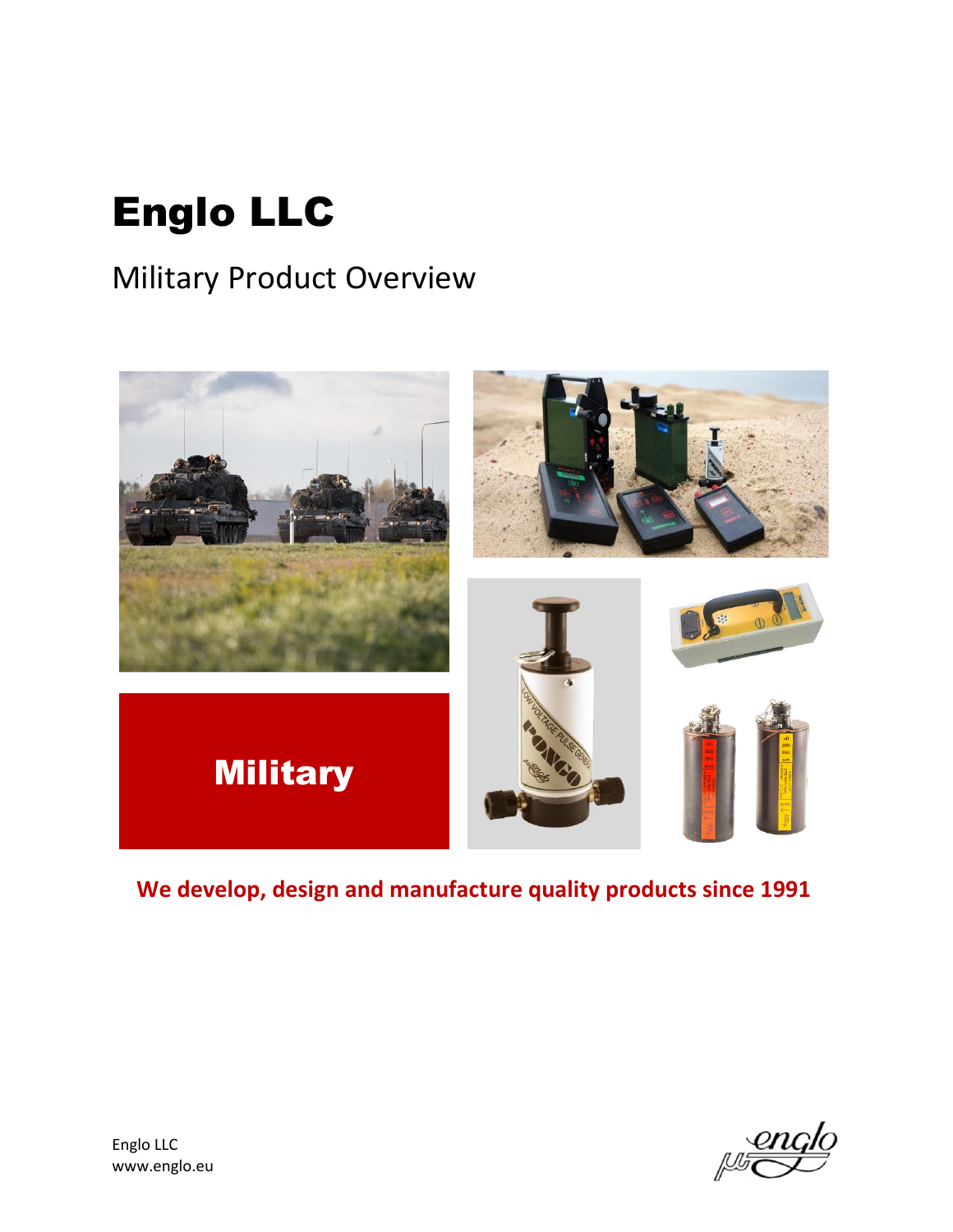# **Contents**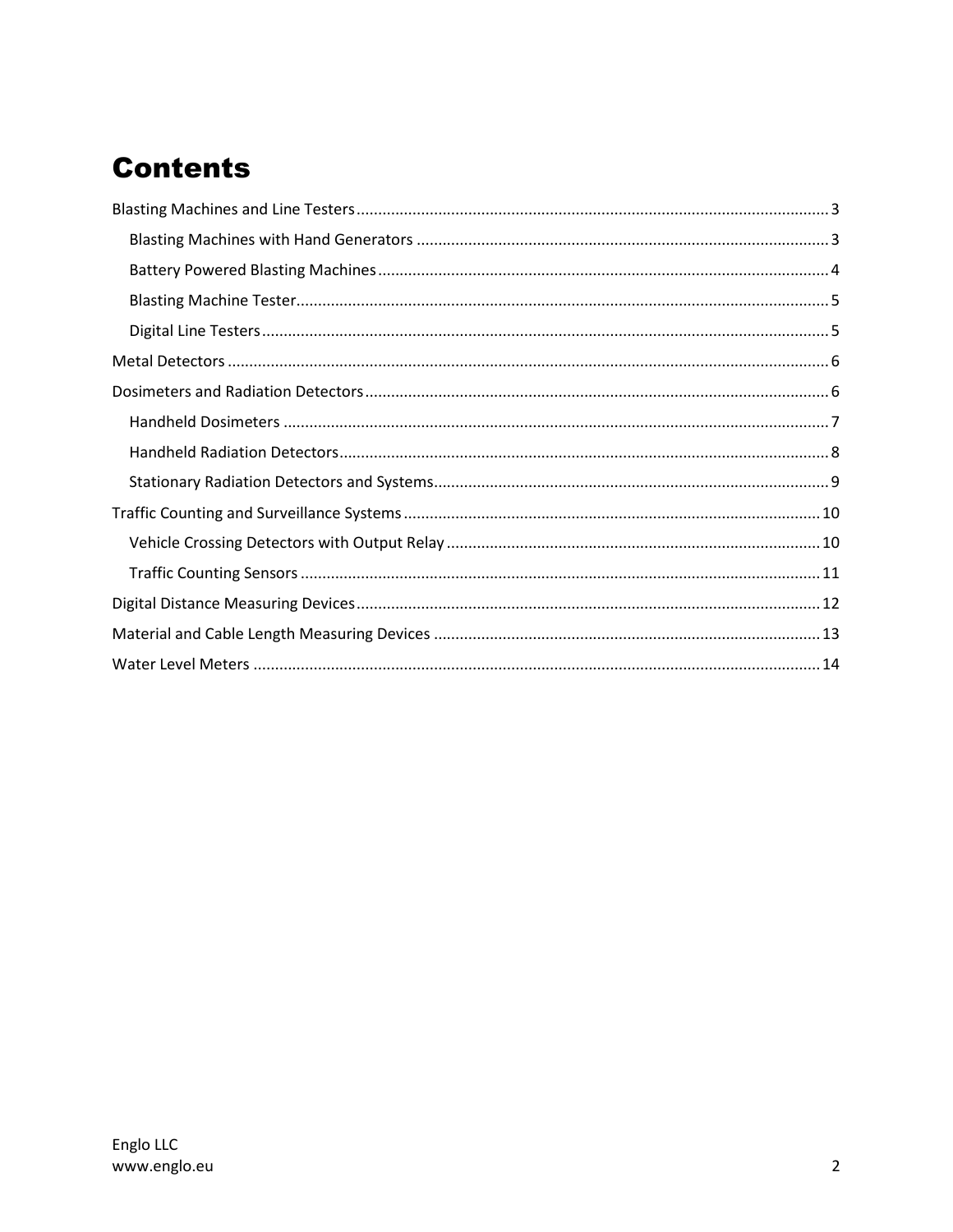# <span id="page-2-0"></span>Blasting Machines and Line Testers

Englo develops, designs and manufactures a wide range of blasting machines and digital line testers for use in mining, military, civil and road construction and other applications.

Many Englo blasting machines come with built-in line testers that eliminate the need for a stand-alone ohmmeter, but stand-alone line testers are available as well.

Both integrated and separate line testers verify the detonator line resistance to identify short circuits, breaks in the blasting line or circuits with excessive resistance prior to the blast. This technology virtually eliminates misfires caused by detonator wiring problems, which is one of the leading causes of blast related injuries. For safety reasons, the line tester current is limited to 1mA.

Most of the products include output pulse tail cutting to limit the impulse to 4ms and quench the remaining capacitor charge. These safety features are necessary to eliminate potential secondary explosions of the flammable dust generated during the blast.

The blasting machines are portable, compact and lightweight, and can easily be operated by a single person.

The blasting machines can include hand generators or can be battery powered.

All Englo blasting machines are rated IP65 under the international IEC 60529 standard and are splash and dust proof.

### <span id="page-2-1"></span>**Blasting Machines with Hand Generators**

By using hand generators the operator does not have to consider the quality and shelf life of a battery.

The blasting machines with hand generators support various firing voltages and come with various feature sets.

**As a new feature there is the digital ohmmeter used in ERNA-5.**

#### **PONGO**: **Push-Button Blasting Machine**

- Low energy blasting machine
- Push-button immediate firing impulse generation
- Supports blasting of up to two Class 1 detonators in series, with up to 120m total line length
- Ultra-lightweight

#### **ERNA-3**: **Hand Cranked Blasting Machine With Line Continuity Tester**

- Medium energy blasting machine
- Built-in line tester with two color LED

#### **ERNA-4**: **Hand Cranked Blasting Machine With Line Tester**

- Medium energy blasting machine
- Built-in line tester with selectable Class 1, 2 or 3 line resistance settings
- 3 two color LEDs for line resistance
- Short 4ms output pulse

#### **ERNA-5**: **Hand Cranked Blasting Machine With Digital Ohmmeter**

- Medium energy blasting machine
- Built-in ohmmeter with digital 0-999  $\Omega$ reader
- Short 4ms output pulse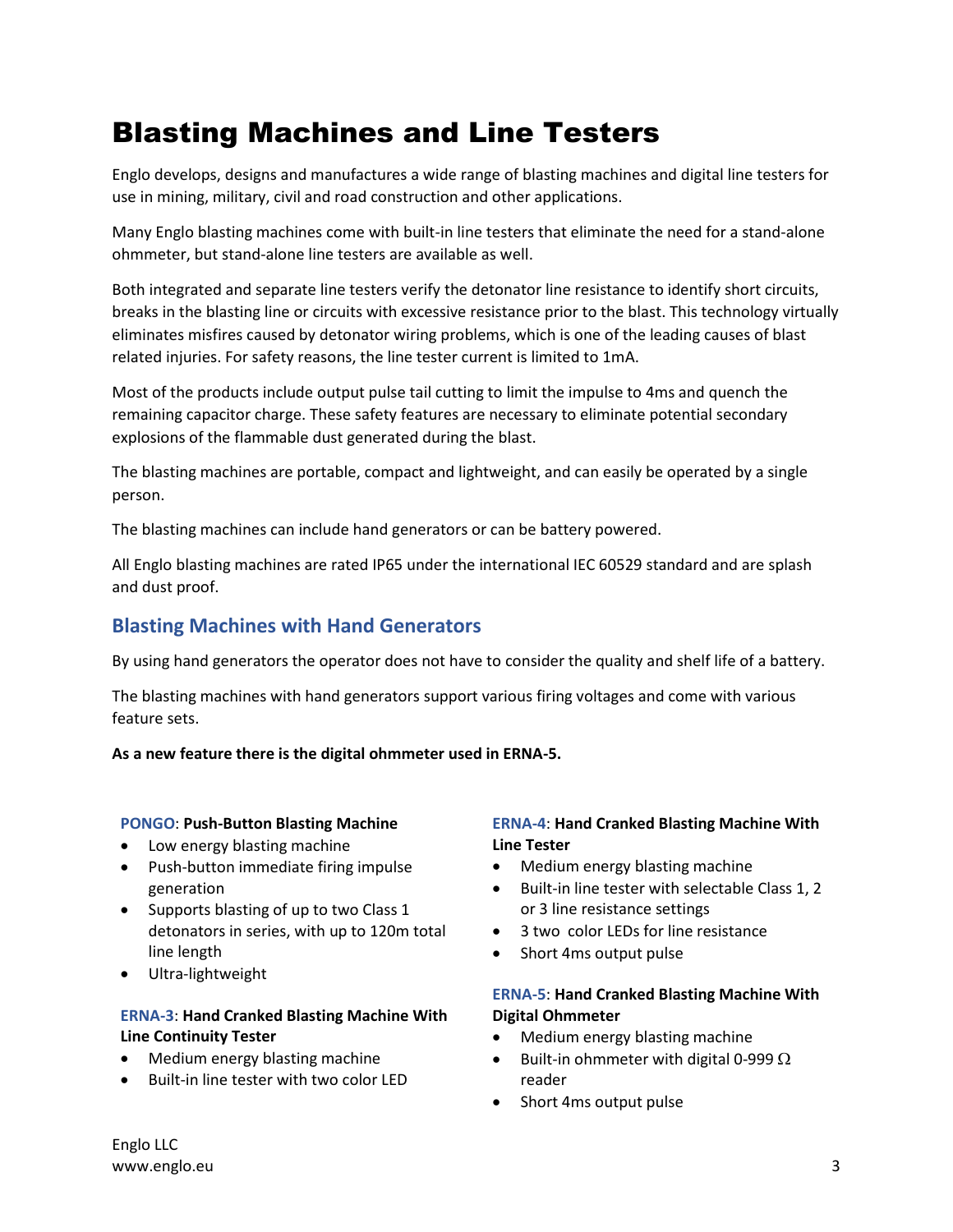#### **BART-1**: **Hand Cranked Blasting Machine With Line Continuity Tester**

- Medium energy blasting machine
- Built-in line tester with two color LED
- Short 4ms output pulse
- Certified according to EN 13763-26

#### **BART-2 and BART-2AS**: **Hand Cranked High Energy Blasting Machine**

- High-energy blasting machine
- Mechanical safety block engaged during connecting and loading the line
- Plastic details manufactured from antistatic plastics to avoid static electrical charge accumulation (BART-2AS)
- Removable crank handle
- Certified according to EN 13763-26

| <b>Product</b>  | Weight (kg) | Voltage (V) | Energy (J) | Line $(\Omega)$ | Size (mm)                  |
|-----------------|-------------|-------------|------------|-----------------|----------------------------|
| <b>PONGO</b>    | 0.15        | 11.5        | 0.03       | 11              | $\varnothing$ 32, L= 95    |
| ERNA-3          |             | 440         | 6.6        | 380             |                            |
| <b>ERNA-4</b>   | 0.8         | 560         | 12.8       | 500             | 142 x 125 x 45             |
| <b>ERNA-5</b>   |             | 560         | 12.8       | 500             |                            |
| <b>BART-1</b>   | 1.3         | 900         | 9.3        | 700             |                            |
| <b>BART-2</b>   | 1.4         | 1250        | 88.0       | 1000            | $200 \times 143 \times 55$ |
| <b>BART-2AS</b> | 1.4         | 1250        | 88.0       | 1000            |                            |

### <span id="page-3-0"></span>**Battery Powered Blasting Machines**

Englo's battery powered blasting machines are compact and ultra-lightweight and come with built-in line testers.

#### **GUERILLA**: **Blasting Machine With Line Continuity Tester**

- Lightweight
- Medium energy blasting machine
- Built-in line tester with two color LED
- Battery level indicator LED

#### **MARS-3**: **Blasting Machine With Digital Line Tester**

- $\bullet$  Built-in line tester with digital 0-999 Ω reader
- Capacity level indicator LED
- Short 4ms output pulse

#### **MARS-2**: **Blasting Machine with Digital Line Tester**

- Lightweight
- Medium energy blasting machine
- Built-in line tester with digital 0-1999  $\Omega$ reader
- Battery level indicator LED
- Short 4ms output pulse

| <b>Product</b>  | Weight (kg) | Voltage (V) | Energy (J) | Line $(\Omega)$ | Size (mm)                  |
|-----------------|-------------|-------------|------------|-----------------|----------------------------|
| <b>GUERILLA</b> | 0.3         | 250         | 2.1        | 150             | 170 x 82 x 34              |
| <b>MARS-2</b>   | 0.5         | 440         | 6.6        | 380             | $200 \times 100 \times 50$ |
| <b>MARS-3</b>   | 0,34        | 500         | 8,5        | 450/180/36      | 170 x 88 x 33              |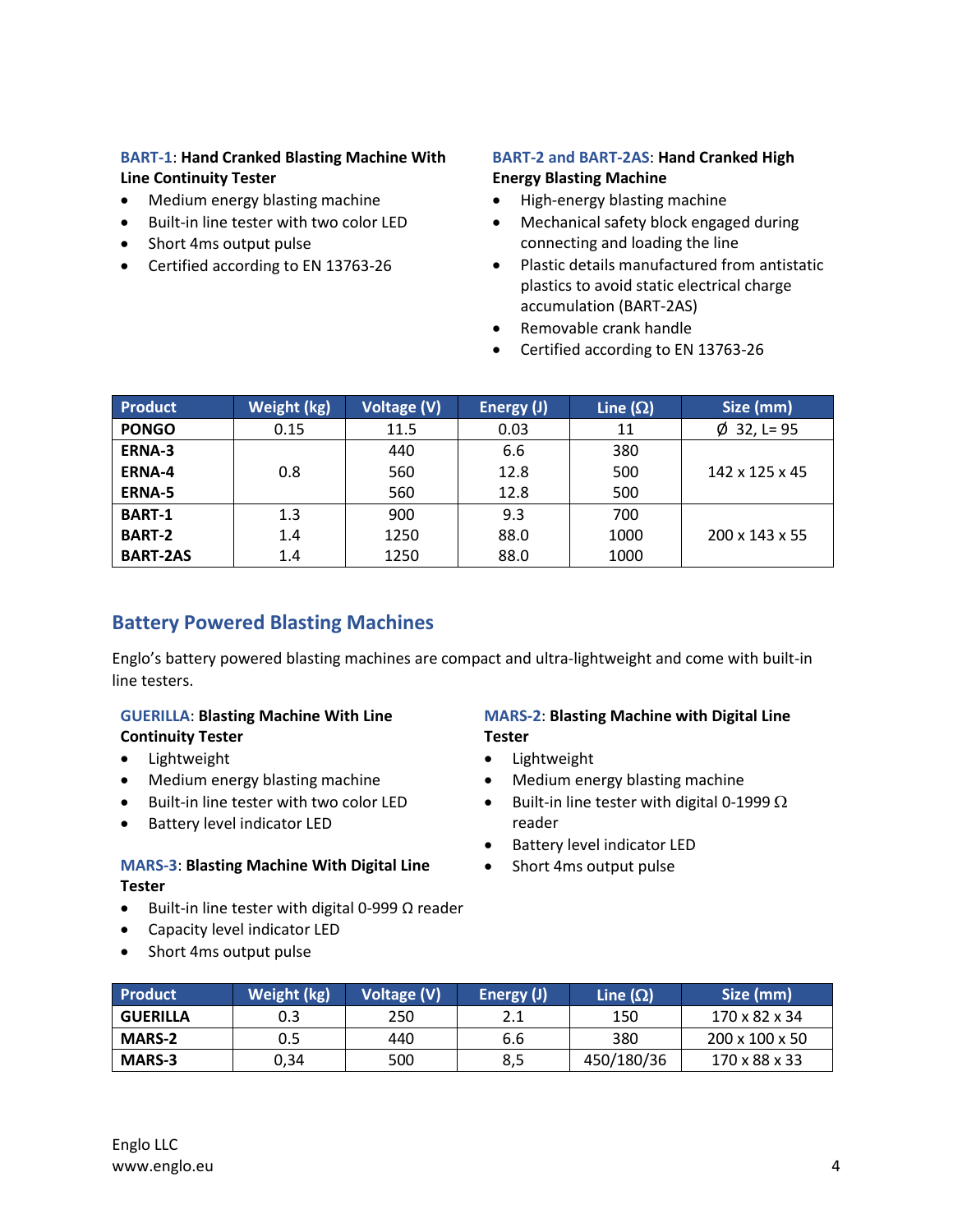### <span id="page-4-0"></span>**Blasting Machine Testers**

The blasting machine tester VIGOR is designed for testing the impulse energy of Englo's blasting machines. The tester can be used in both indoor and outdoor conditions.

VIGOR can be customized for the specific blasting machine or blasting machine family that is being tested.

VIGOR doesn`t need any batteries and is ready for immediate operation.

| <b>Product</b> | <b>Power</b><br>Weight (kg)<br>supply |                        | <b>Protection</b><br>level of<br>tester case | <b>Operating</b><br>temperature<br>$(^{\circ}C)$  | Size (mm)     |
|----------------|---------------------------------------|------------------------|----------------------------------------------|---------------------------------------------------|---------------|
| <b>VIGOR</b>   | 0.26                                  | No batteries<br>needed | <b>IP67</b>                                  | $-15$ to +50,<br>at 100 %<br>relative<br>humidity | 170 x 88 x 33 |

### <span id="page-4-1"></span>**Digital Line Testers**

Englo's digital line testers can be used in conjunction with the blasting machines that do not already include a built-in line tester. The line testers are designed for safe testing of electric detonator lines or sections and the connecting cables.

The line tester accurately measures the line resistance over the full range between 0 to 1999  $\Omega$  and includes an LCD screen that displays the readout. Momentary and also continuous measurement modes are available.

The continuous mode is initiated releasing the TEST button after 10 seconds and it lasts indefinitely. This is useful in situations where the detonator line can be affected for some time prior to the actual blasting moment, such as intentional covering of blasting charges.

For safety reasons, the line tester current is limited to 1mA. The products are battery powered.

Englo's digital line testers are rated IP65 under the international IEC 60529 standard and are splash and dust proof.

#### **OOM-4**: **Digital Line Tester**

- Highly accurate
- Full-range numeric line resistance measurement with display
- Continuous and button-based measurement modes

| <b>Product</b> | Weight (kg) | Range $(\Omega)$ | <b>Resolution</b><br>(%) | Max line<br>resistance<br>current (mA) | Size (mm)     |
|----------------|-------------|------------------|--------------------------|----------------------------------------|---------------|
| OOM-4          | 0.23        | 0-1999           | $+/-0.5$                 |                                        | 140 x 69 x 34 |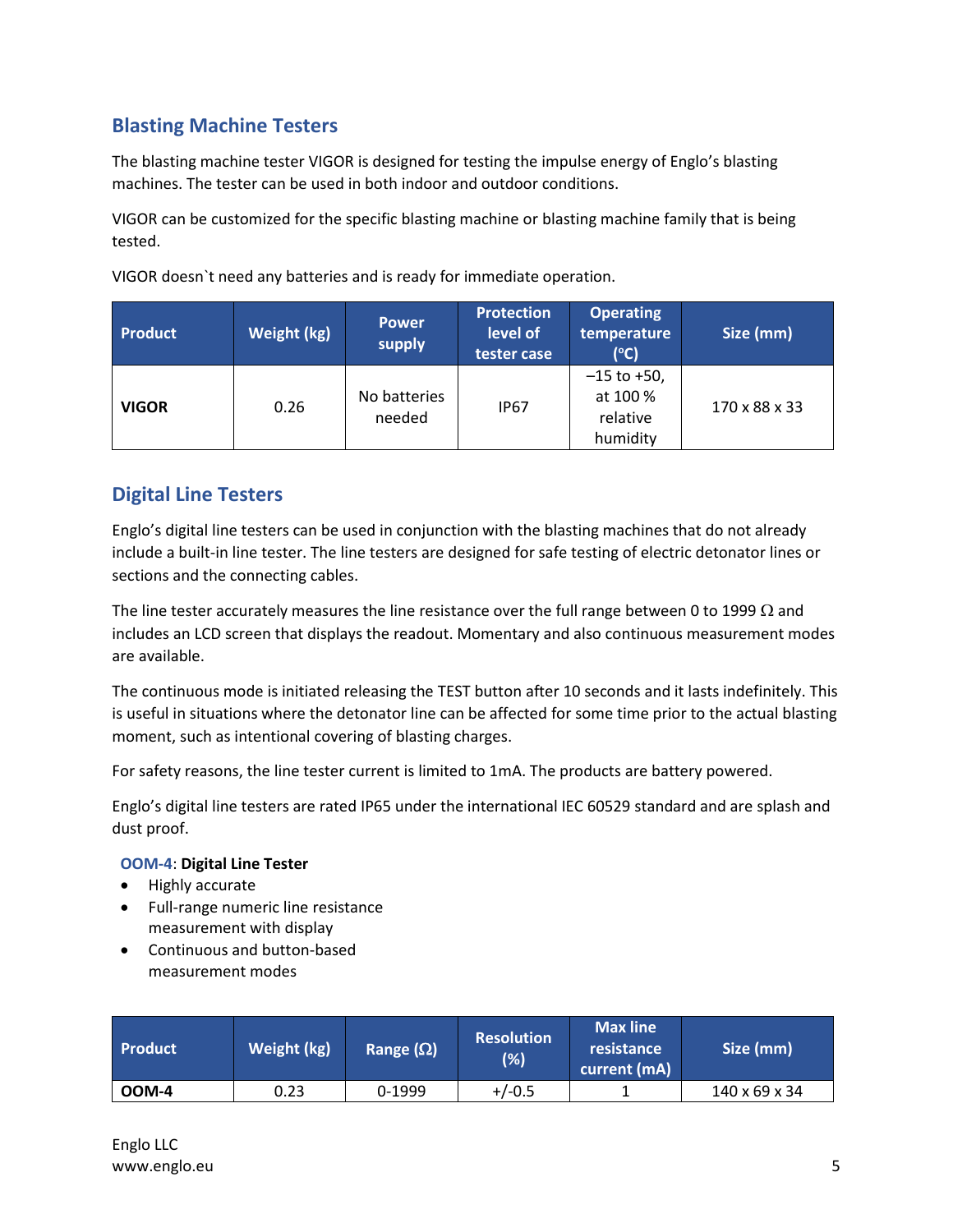# <span id="page-5-0"></span>Metal Detectors

Englo develops, designs and manufactures lightweight handheld metal detectors.

These detectors can be used as metal detectors for accurate search of people and hand luggage control in the airports, ports and other public institutions. They can also be used for precise positioning of cables, wires and pipes in walls and concrete, or to search for metal objects lost in sand and other materials. Different types of metals can be detected.

All Englo metal detectors are rated IP65 under the international IEC 60529 standard and are splash and dust proof.

#### **MINION-1 and MINION-2**: **All-Purpose Handheld Metal Detector**

- Handheld
- Highly accurate
- Lightweight
- 3 sensitivity ranges with automatic adjust
- LED, vibration or sound-based detection indicator
- LED-based battery charge indicator

#### **METO-7**: **Ground Search Handheld Metal Detector**

- Handheld
- 3 sensitivity ranges with range regulator
- LED, vibration or sound-based detection indicator
- Coil to cover larger surface area
- Short or long handle

| <b>Product</b>                     | Weight (g) | <b>Detection</b><br>distance for<br>3g gold ring<br>(cm) | <b>Detection</b><br>distance for<br>8x8cm metal<br>plate (cm) | <b>Metals</b><br><b>Detected</b> | Size (mm)                   |
|------------------------------------|------------|----------------------------------------------------------|---------------------------------------------------------------|----------------------------------|-----------------------------|
| <b>MINION-1</b><br><b>MINION-2</b> | 319<br>300 | 9.5                                                      | 19                                                            | Magnetic<br>and non-<br>magnetic | 375 x 55 x 30               |
| METO-7                             | 720        | 8                                                        | 31                                                            | Magnetic<br>and non-<br>magnetic | $\phi$ 250 coil<br>diameter |

# <span id="page-5-1"></span>Dosimeters and Radiation Detectors

Englo develops, designs and manufactures a wide range of digital dosimeters and radiation detectors that can be used to detect alpha ( $\alpha$ ) and beta ( $\beta$ ) particles, gamma ( $\gamma$ ) rays and X-rays and radon (Rn).

Even though  $\gamma$  rays can be most prevalent in the contaminated environment, as they have tremendous penetrating power and would require several inches of dense material (like lead) to shield them,  $\alpha$  and  $\beta$ particles can be equally, or even more, harmful to the human body, especially when inhaled or taken in with food and water. Therefore, depending on the situation and source of the radioactivity, the capability to measure all three types of radiation is important and lifesaving.

Englo radiation detectors can also detect radon (Rn). Rn is gaseous under normal conditions and can easily be inhaled. It is often the single largest contributor to an individual's background radiation dose.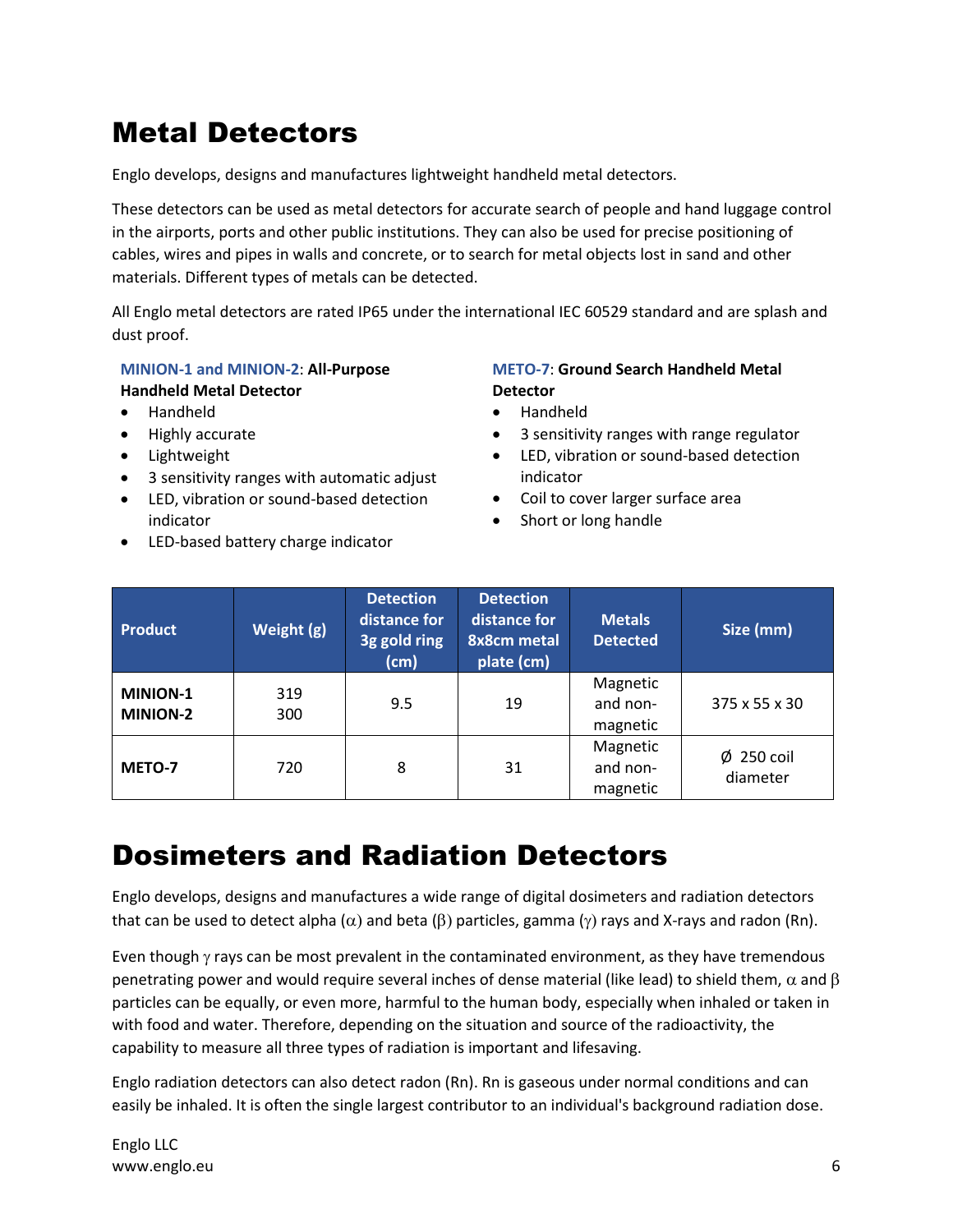Englo dosimeters and radiation detectors can be used in professional applications for survey and monitoring, including construction, mining, military, oil and gas exploration, nuclear sites and hospital radiology departments, and they are also ideal for personal use to determine whether there are hazardous materials in cellars, walls, or anywhere in the surrounding environment.

Englo products are easy to use and are they are highly radiation sensitive. Depending on the product, different types of radiation can be monitored and detected. Clip-on and handheld devices, or systems that can be mounted to doorframes, indoor/outdoor walls or vehicles are available.

The versatility of the product portfolio makes them suitable for different customer requirements. For instance, Englo products were widely used in Japan after the 2011 Fukushima nuclear disaster, but they can also be used by civilians or professionals to determine levels of radioactivity in user's everyday or work environment.

### <span id="page-6-0"></span>**Handheld Dosimeters**

Englo handheld personal dosimeters include a clip to fasten the device to the user's clothing and allow the measurement to be taken over a longer period of time, for instance for a duration of the time spent in a potentially hazardous environment.

The dose equivalent (dose) and dose equivalent rate (dose rate) with corresponding time and date are displayed on the device's LCD display. A silent and/or audible alarm alerts the user if the radiation dose or rate exceeds the programmable threshold level. An additional alarm indicates if the device battery is running low.

The measurement data is stored in the device memory and can later be transferred to a computer via Bluetooth interface.

#### **NOVA-3b**: **Personal Gamma, X-Ray Radiation Dosimeter and Radiation Detector**

- Handheld or clip-on
- Lightweight
- Monitors and detects  $\gamma$  or X-Ray dose equivalent and dose equivalent rate
- Audible alarm with adjustable radiation dose and level threshold
- Stores data separately for individual users
- Data displayed as easy to read graphs
- Bluetooth interface

| Product | Weight<br>(g) | Tvpe of<br><b>Radiation</b> | <b>Max</b><br><b>Dose</b><br>(µSv) | <b>Dose</b><br><b>Accuracy</b><br>(µSv) | <b>Max</b><br><b>Dose</b><br>Rate<br>$(\mu Sv/h)$ | <b>Dose</b><br>Rate<br><b>Accuracy</b><br>$(\mu Sv/h)$ | Size (mm)     |
|---------|---------------|-----------------------------|------------------------------------|-----------------------------------------|---------------------------------------------------|--------------------------------------------------------|---------------|
| NOVA-3b | 105           | $\gamma$                    | 9,999,999                          |                                         | 99,999.9                                          | 0.1                                                    | 195 x 58 x 18 |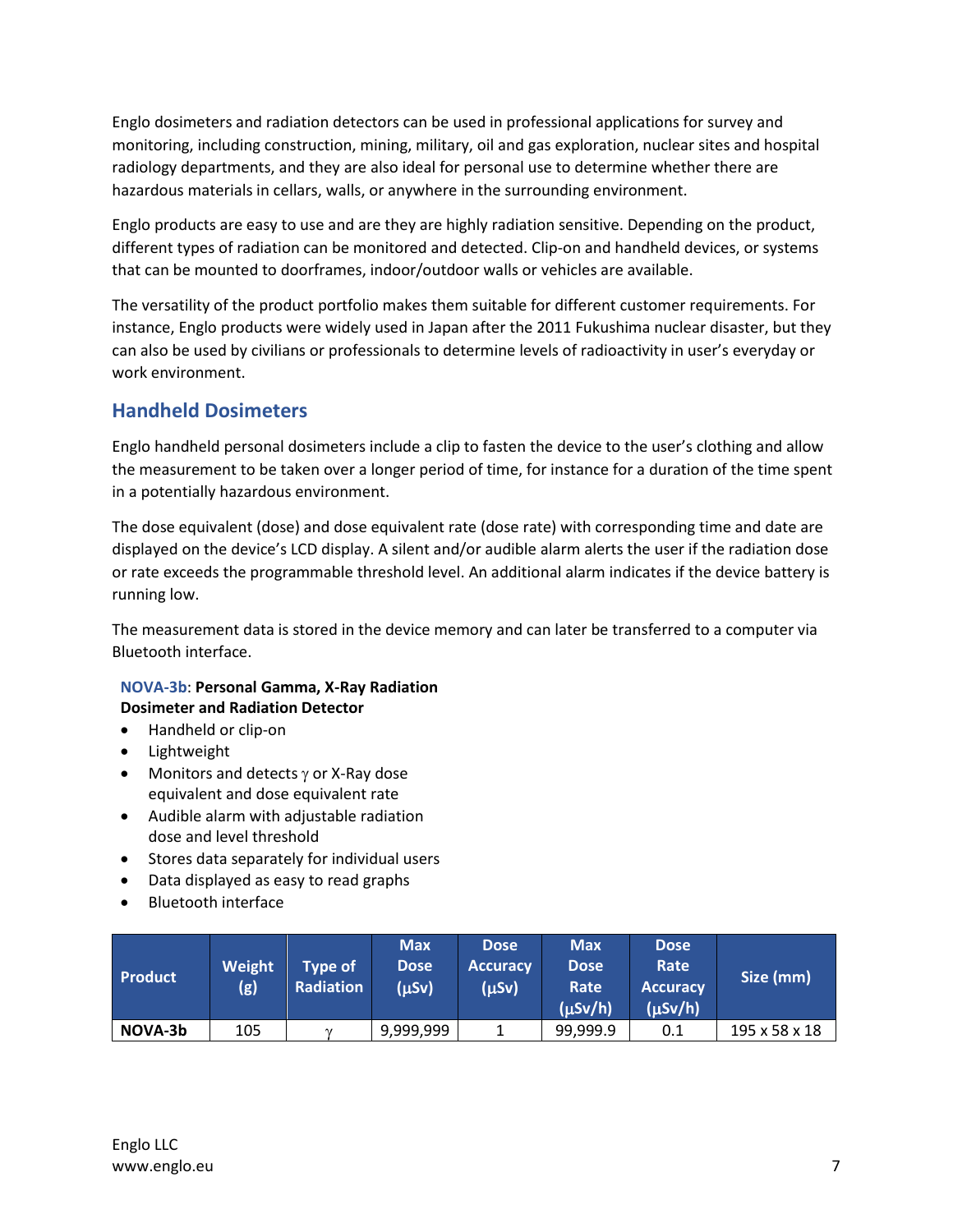### <span id="page-7-0"></span>**Handheld Radiation Detectors**

Englo handheld radiation detectors are lightweight and easy to use. They are good companions when visiting areas with possible threat of radiation. The devices are very sensitive and can detect even small sources of radiation.

Visual and audible alarms alert the user immediately if the radiation dose rate exceeds the programmable threshold level. Each detected event is accompanied by a beep sound; a full alarm is sound for higher radiation levels. An LCD display is programmed to display the dose equivalent rate or number of radiation pulses in CPM.

The handheld radiation detectors have a precision mode for longer and more accurate measurement per location.

For some devices the collected data is stored in the device memory and can later be transferred to a computer via USB interface.

Both personal and professional devices are available.

#### **RADON-3**: **Handheld Alpha, Beta, Gamma, X-Ray Radiation Detector**

- Highly accurate
- Lightweight
- Measures and detects  $\alpha$ ,  $\beta$ ,  $\gamma$  and X-ray radiation
- LCD displays alarms and dose equivalent rate ( $\mu$ Sv/h) or pulse frequency (CPM)
- Audible beeps for radiation detection events with full alarm for  $>10 \mu Sv/h$  dose equivalent rate
- Precision measurement mode
- Setup and control by a single button

#### **RADON-4**: **Handheld Alpha, Beta, Gamma, X-Ray Radiation and Radon Detector**

- Highly accurate
- Lightweight
- Measures and detects  $\alpha$ ,  $\beta$ ,  $\gamma$  and X-Ray radiation and Rn
- LCD displays alarms and equivalent dose rate ( $\mu$ Sv/h) or number of pulse frequency (CPM)
- Audible beeps for radiation detection events with full alarm for  $>10 \mu Sv/h$  dose equivalent rate
- **•** Precision measurement mode
- Setup and control by a single button

#### **PAKRI-E and PAKRI-EM**: **Professional Handheld Alpha, Beta, Gamma, X-Ray Radiation and Radon Detector**

- Highly accurate
- Very fast radiation detection time
- Measures and detects  $\alpha$ ,  $\beta$ ,  $\gamma$  and X-Ray radiation and Rn
- Large active area helps determine source of  $\alpha$  and  $\beta$  radiation
- LCD displays alarms and equivalent dose rate ( $\mu$ Sv/h) or pulse frequency (CPM)
- Audible beeps for radiation detection events with full alarm for  $>10 \mu$ Sv/h dose equivalent rate
- **•** Precision measurement mode
- Data can be stored (PAKRI-EM only)
- USB interface (PAKRI-EM)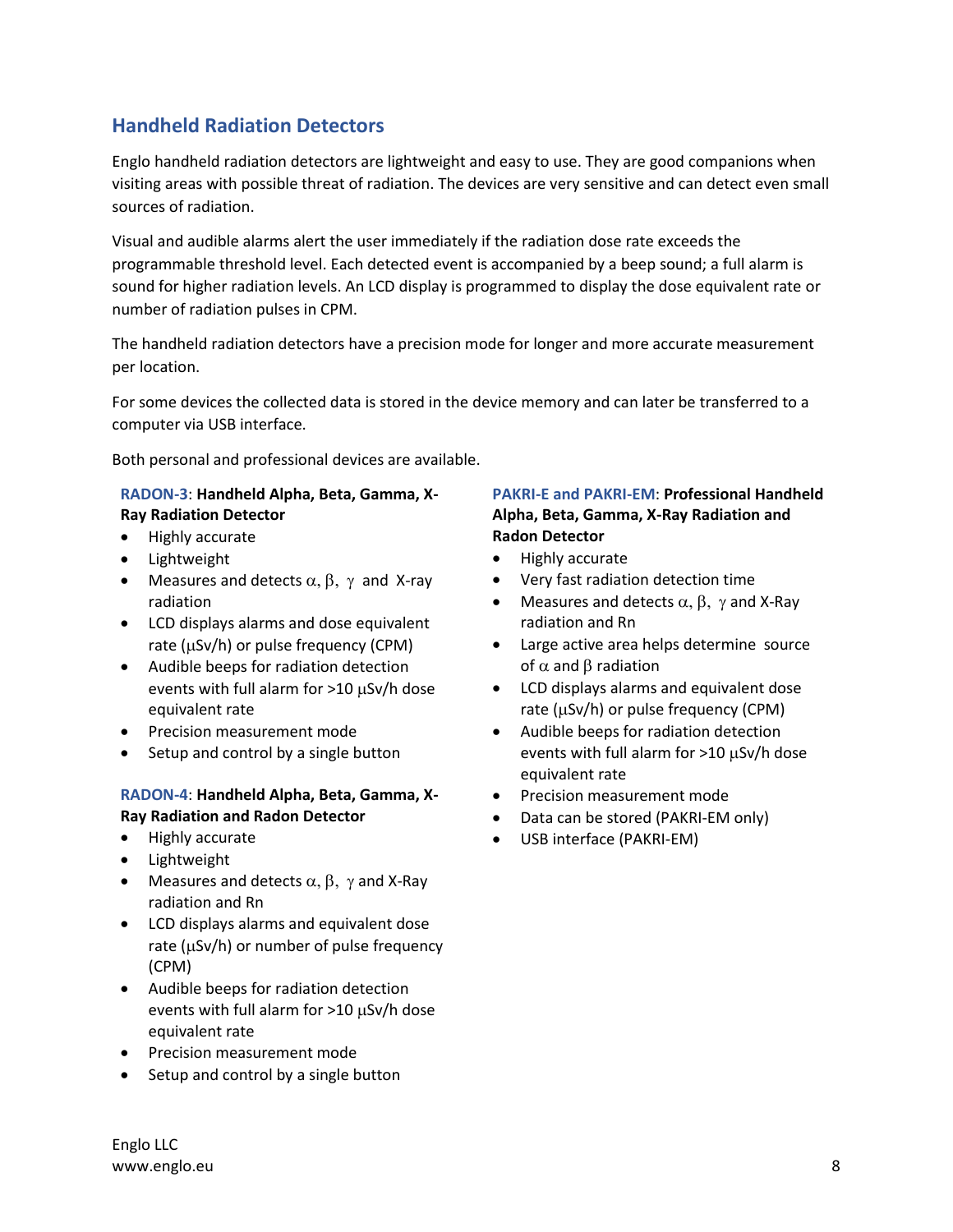| <b>Product</b>                    | Weight (g) | <b>Type of Radiation</b>                  | <b>Max Dose</b><br>Rate<br>$(\mu Sv/h)$ | Dose Rate<br><b>Resolution</b><br>$(\mu Sv/h)$ | Size (mm)                |
|-----------------------------------|------------|-------------------------------------------|-----------------------------------------|------------------------------------------------|--------------------------|
| <b>RADON-3</b>                    | 122        | $\alpha$ , β, γ, X-ray                    | 999                                     | 0.01                                           | $96 \times 60 \times 26$ |
| <b>RADON-4</b>                    | 122        | $\alpha, \beta, \gamma$ , Rn, X-ray       | 999                                     | 0.01                                           | 96 x 60 x 26             |
| <b>PAKRI-E</b><br><b>PAKRI-EM</b> | 1,060      | $\alpha$ , $\beta$ , $\gamma$ , Rn, X-ray | 99.99                                   | 0.01                                           | 240 x 128 x 80           |

### <span id="page-8-0"></span>**Stationary Radiation Detectors and Systems**

Englo stationary radiation detectors and radiation detection systems can be mounted to doorframes, indoor/outdoor walls or vehicles.

These products are ideal in institutions to prevent individuals from bringing radioactive elements in or out of buildings, in hospital radiation therapy units to ensure that patients don't leave the area until it's safe to do so, in vehicles transporting hazardous materials, and in other applications.

The radiation detection systems come with radiation detectors that can be fastened to the doors, walls or used inside a vehicle, and a control module that is placed near the security operator. For doormounted units the system includes panels that are placed on either side of the doorframe and houses the radiation detectors. If the detection system is installed on multiple doors, the control unit displays the exact door or entrance where the radiation event was detected. The alarm light stays on until it's cleared by the operator.

The radiation detectors and systems have relay outputs that can be used to trigger an immediate action after radiation is detected, such as turn on a ventilation system in a room or raise a general alarm.

#### **RADON-2**: **Wall or Vehicle Mounted Alpha, Beta, Gamma, X-Ray Radiation Detector**

- Wall or vehicle mountable unit
- Measure and detect  $\alpha$ ,  $\beta$ ,  $\gamma$  and X-ray radiation
- Audible beeps for radiation detection events with full alarm for equivalent dose rate  $>10 \mu Sv/h$
- 3 different color LEDs for different radiation levels

#### **RADMONITOR**: **Door Mounted Gamma, X-Ray Radiation Detector System**

- Door mounted system with separate control unit
- Highly accurate
- Measure and detect  $\gamma$  and X-ray radiation
- Audible beeps for radiation detection events with full alarm for  $>10$   $\mu$ Sv/h dose equivalent rate
- LED alarm indicator
- Detects individual door with radiation event
- Can detect area of radiation (i.e. general radiating location on a person)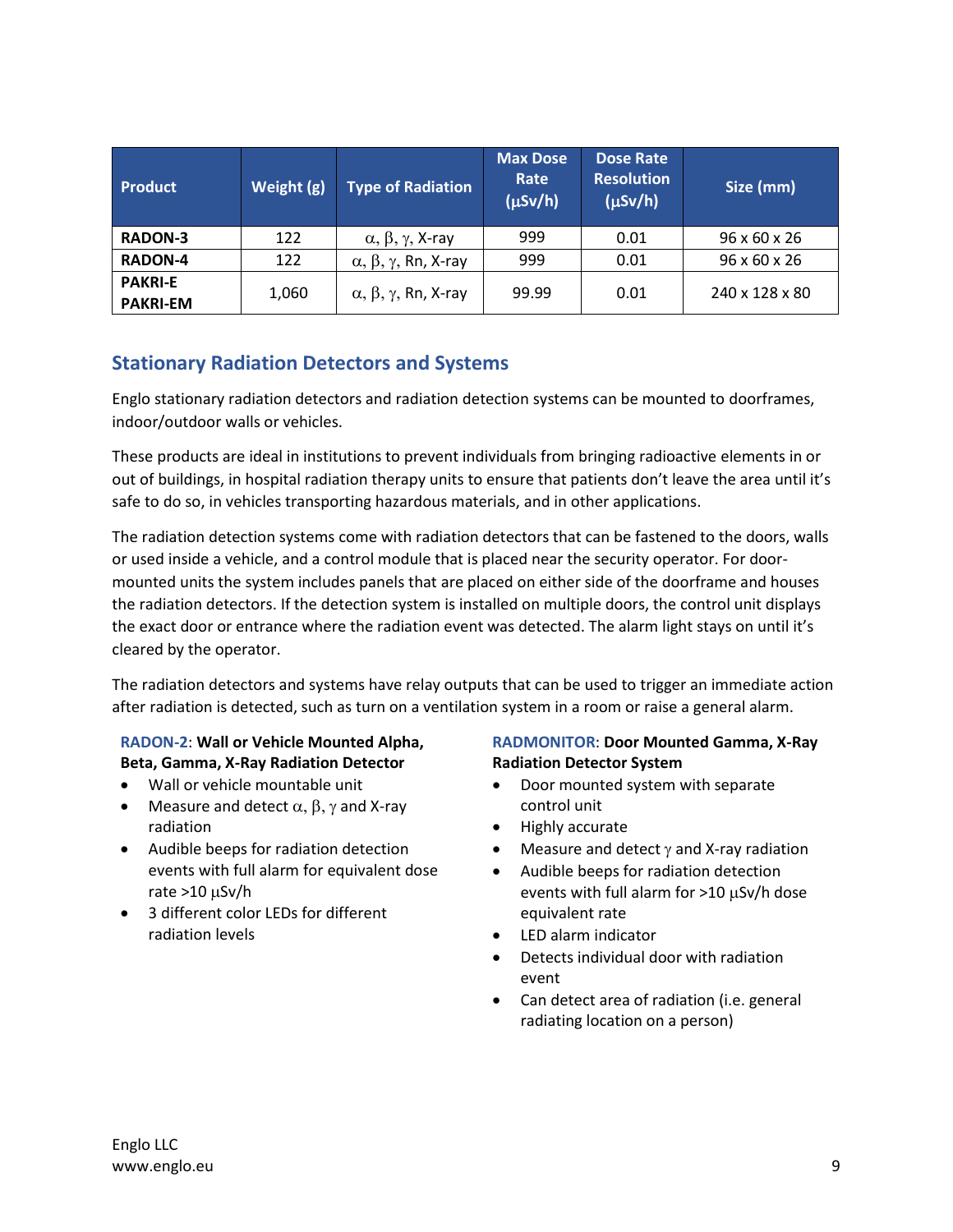| <b>Product</b>    | Weight (g) | <b>Type of</b><br><b>Radiation</b>    | <b>Sensitivity (Co60)</b><br>(CPS/mR/h)                     | Size (mm)                                      |
|-------------------|------------|---------------------------------------|-------------------------------------------------------------|------------------------------------------------|
| <b>RADON-2</b>    | n/a        | $\alpha$ , $\beta$ , $\gamma$ , X-ray | 18 for 9.1 mm eff. diameter<br>55 for 44.5 mm eff. diameter | 80 x 80 x 50                                   |
| <b>RADMONITOR</b> | 4.4        | $\gamma$ , X-ray                      | 480                                                         | $1600 \times 45 \times 80$<br>(detector panel) |

# <span id="page-9-0"></span>Traffic Counting and Surveillance Systems

Englo designs and manufactures vehicle crossing detectors and traffic monitoring sensors that can be used in civil and military applications for traffic monitoring and area surveillance. These products allow the user to determine the number or type of vehicles that cross a section of a road or an entrance to an area or building, and take necessary action.

### <span id="page-9-1"></span>**Vehicle Crossing Detectors with Output Relay**

Englo vehicle crossing detectors are ideal in civil and military applications to detect unwanted vehicular traffic near a road, parking lot, building or other object. The detectors do not react to nearby humans or animals.

Two types of vehicle crossing detectors are available – single point and continuous line detectors. Both detectors are buried into the ground near the area of interest. Whereas single point detectors use a single electronic sensor, continuous line detectors can form a long line or a loop around the surveyed area.

The detectors count passing vehicles and, by using the integrated output relay, FET or current loop, can trigger a pre-determined action to approaching or departing vehicles, such as set off a light or sound signal, open or close gates or doors, switch traffic and street lights on and off, etc.

If equipped with an additional module, the sensors can send SMS notifications to up to 4 different users, alerting them of the location where a sensor was activated.

The vehicle crossing detectors are rated IP67 under the international IEC 60529 standard.

#### **SCYLLA-2**: **Single Point Vehicle Crossing Detector with Output Relay**

- Rod type sensor
- Counts crossing vehicles
- Output relay, FET or current loop to trigger an action upon a crossing vehicle
- Optional module for SMS for up to 4 people
- Does not react to nearby humans or animals

#### **COBRA-2**: **Continuous Line Vehicle Crossing Detector with Output Relay**

- Can be placed in a long line or loop
- Counts crossing vehicles
- Output relay, FET or current loop to trigger an action upon a crossing vehicle
- Optional module for SMS for up to 4 people
- Does not react to nearby humans or animals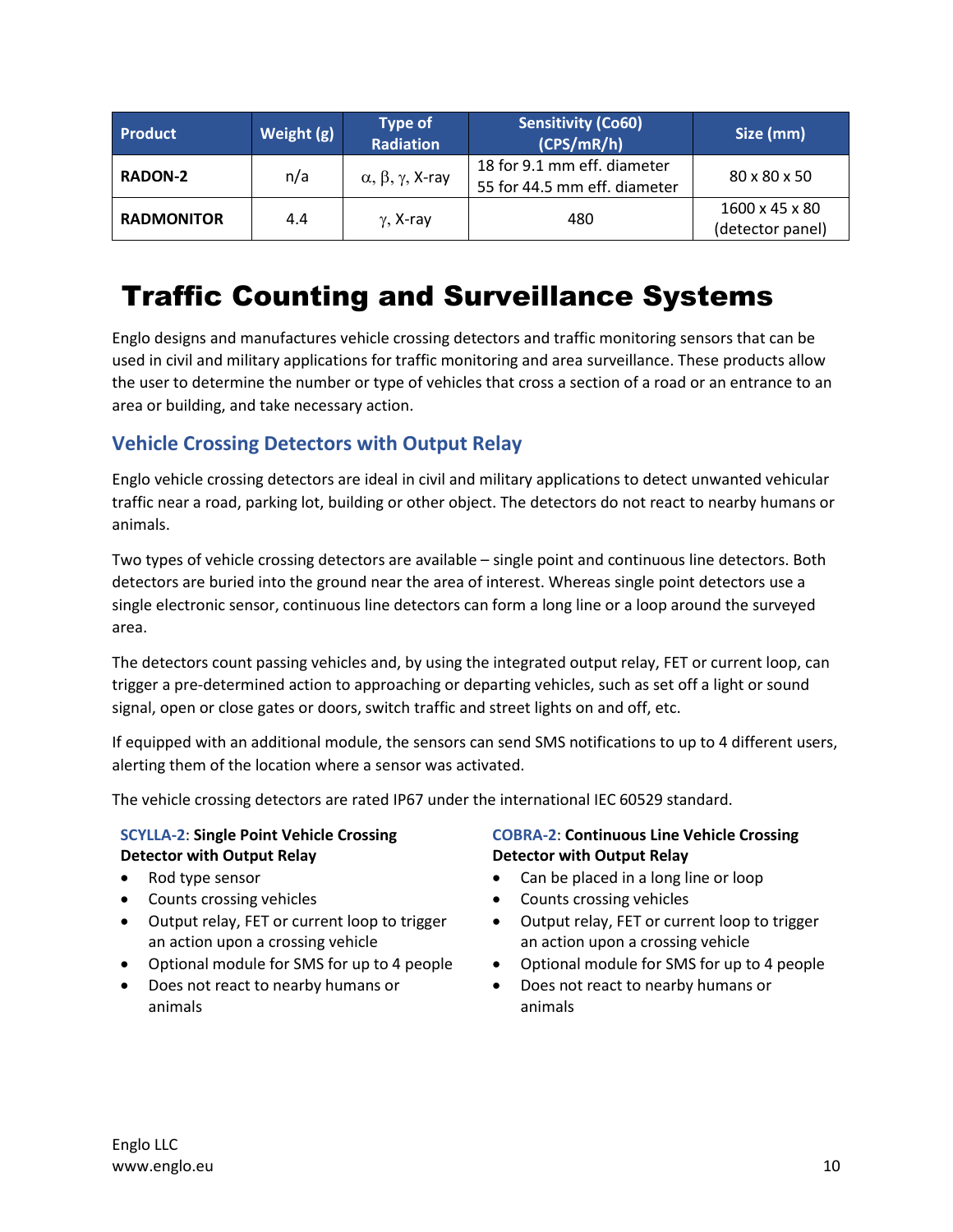| <b>Product</b>  | Loop<br>Length<br>(m)    | <b>Min vehicle</b><br>weight (t) | Min vehicle<br>speed (km/h) | <b>Output</b>         | Size of sensor<br>(cm) |
|-----------------|--------------------------|----------------------------------|-----------------------------|-----------------------|------------------------|
| <b>SCYLLA-2</b> | $\overline{\phantom{a}}$ | 0.8                              | 10                          | Relay, FET or current | $\emptyset$ 2.2 x 15   |
| <b>COBRA-2</b>  | $6 - 200$                |                                  |                             | loop                  |                        |

### <span id="page-10-0"></span>**Traffic Counting Sensors**

Englo traffic counters are vehicle traffic monitoring sensors that are targeted to be used on 2-way roads to determine traffic loading and volume. The devices are easy to install and do not need any external wiring.

The traffic counting sensors are self-contained units that can be used to count number of vehicles that pass a section of a road real time, and categorize these vehicles to Classes 1, 2 and 3, which includes motorcycles, cars, vans, buses, small and large trucks and cars with trailers. In addition, KLL-2 also measures the vehicle speed and distance between two consecutive vehicles.

The traffic counting sensors include a built-in memory that stores the measured data. The information can be accessed through the device's USB port. Software GUI is provided that displays the data and exports it to an Excel file as needed. The USB port is also used to charge the internal battery.

KLL-2 includes an optional wireless module for convenient transfer of data from the traffic sensor to a computer or server.

The vehicle crossing detectors are rated IP68 under the international IEC 60529 standard.

#### **LL-1**: **Traffic Counting Sensor**

- Stores total number of vehicles and vehicle class in minimum time interval of 5 minutes
- Data can be viewed through GUI or converted to Excel
- Internal battery, charged through USB
- Comes with 1 sensor

#### **KLL-2**: **Traffic Counting Sensor**

- Stores data for individual vehicles and vehicle class, vehicle speed and distance between vehicles
- Data can be viewed through GUI or converted to Excel
- Data transfer through USB, wireless module available upon demand
- Long lasting internal battery, charged through USB
- Comes with 2 sensors

| <b>Product</b> | <b>Sensor</b><br>Weight (g) | #<br><b>Vehicles</b> | <b>Vehicle</b><br><b>Class</b> | <b>Vehicle</b><br><b>Speed</b> | <b>Distance</b><br><b>Between</b><br><b>Vehicles</b> | Average<br>charge of<br>internal<br>battery<br>(days) | <b>Sensor Size</b><br>(mm) |
|----------------|-----------------------------|----------------------|--------------------------------|--------------------------------|------------------------------------------------------|-------------------------------------------------------|----------------------------|
| $LL-1$         | 580                         |                      |                                |                                |                                                      | 14                                                    | $\varphi$ 60 x 138         |
| KLL-2          | 580                         |                      |                                |                                |                                                      | 60                                                    | $\varphi$ 60 x 130         |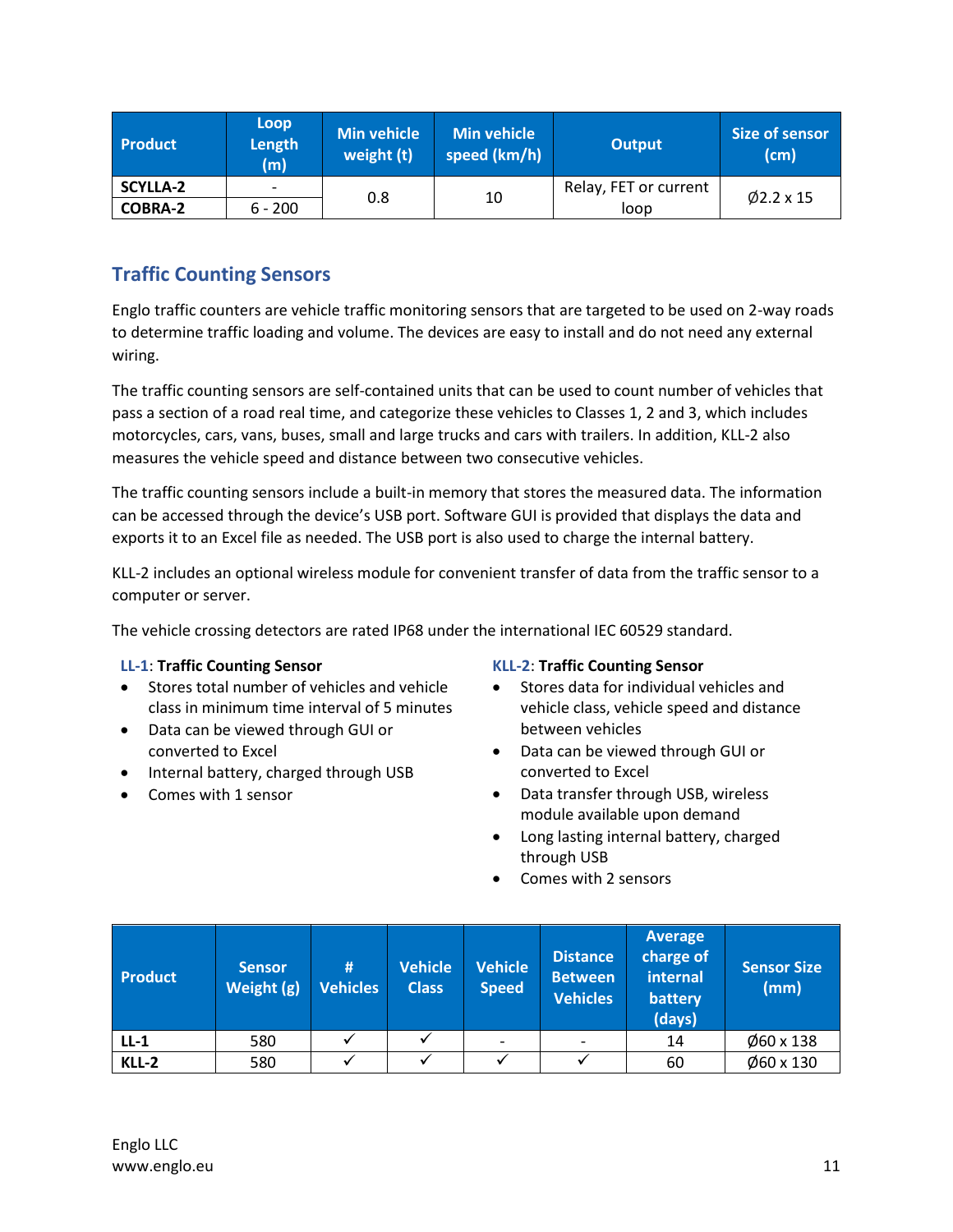# <span id="page-11-0"></span>Digital Distance Measuring Devices

Englo develops, designs and manufactures various high precision digital distance measuring devices that are perfect for use in civil and road construction, land surveys and many other personal and professional applications.

The distance measuring instruments include handheld distance measuring wheels or surveyor's wheels and bicycle-mounted distance measuring devices. The products are easy to use and provide quick and accurate results.

The distance meters can be used to measure the total covered distance and view length of individual segments by including both odometer and segment length readings. Rectangular area can be calculated by a simple push of a button. When the user has exceeded the intended target endpoint, and wants to remove part of the recently covered distance from the measurements, he or she simply has to walk the digital distance measuring device backwards, and the reversed distance will be subtracted from the original results.

The measurement results can be viewed on the LCD screen of the product's electronic unit. The measurement data is stored in the device memory and can later be transferred to a computer via Bluetooth interface.

The electronic unit of the distance meters is very energy efficient and one battery will generally last the user through a whole season, which reduces need for regular maintenance of the device. To further save energy, the electronic unit will automatically turn off after the device has not been used for a certain amount of time.

Englo digital distance measuring devices are rated IP65 under the international IEC 60529 standard and are splash and dust proof, and as such can be used in rainy weather or go through puddles.

#### **MR-3MT and MR-4MT**: **Digital Measuring Wheel**

- Handheld with wheel
- Lightweight
- Segment length and odometer readings
- Area calculation for rectangular surfaces
- Correction for exceeded target measurement endpoints
- Energy efficient
- Electronic unit with LCD screen
- Computer connection via Bluetooth

#### **BR-1**: **Bicycle-Mounted Digital Distance Measuring Device**

- Bicycle-mounted
- Lightweight
- Segment length and odometer readings
- Area calculation for rectangular surfaces
- Correction for exceeded target measurement endpoints
- Energy efficient
- Electronic unit with LCD screen
- Computer connection via Bluetooth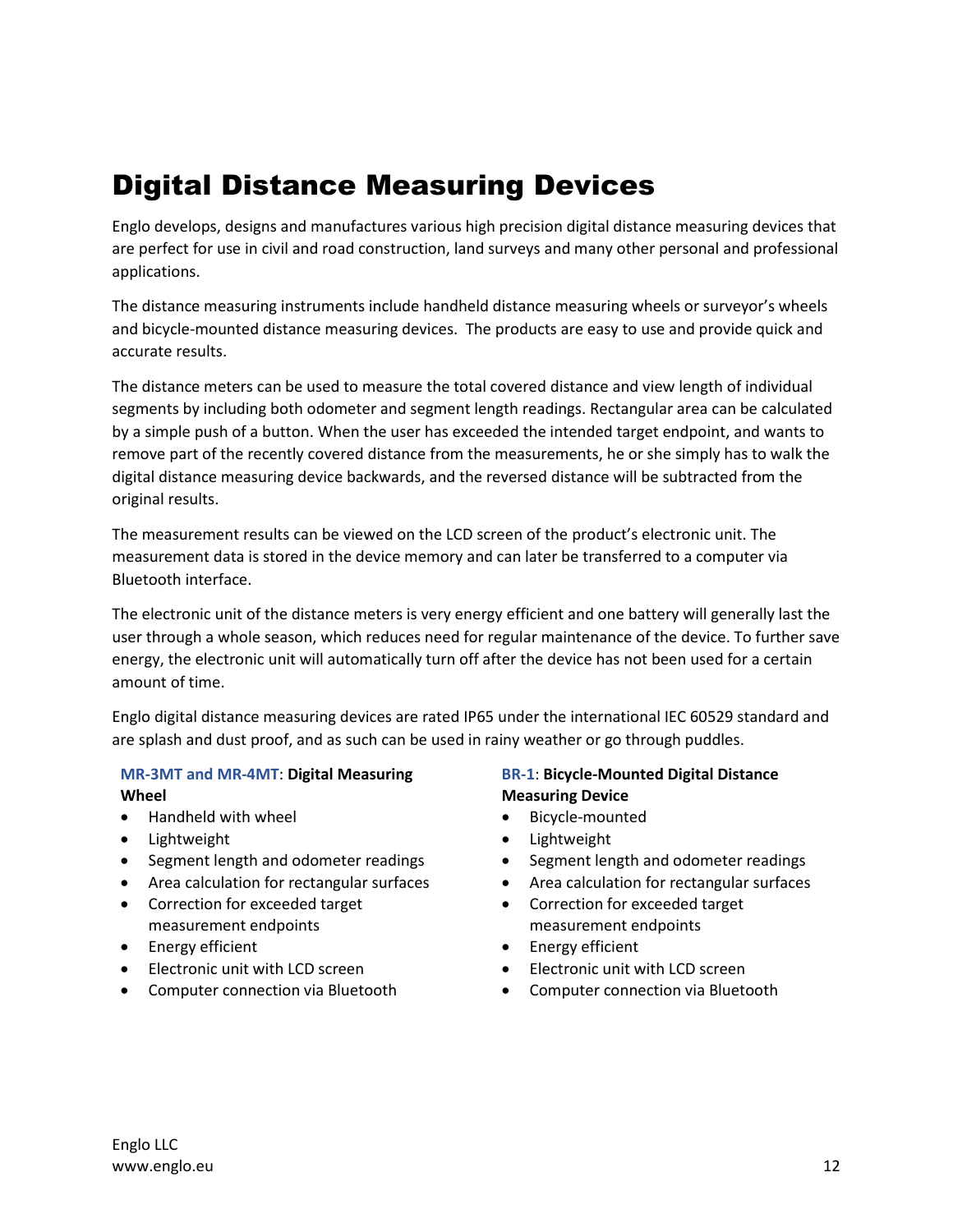| Product     | Weight<br>(kg) | <b>Wheel</b><br><b>Diameter</b><br>(cm) | <b>Measuring</b><br>Unit (cm) | <b>Accuracy</b><br>(%) | <b>Max</b><br><b>Distance</b><br>or Area<br>(m) | <b>Max</b><br><b>Speed</b><br>(km/h) | Height (cm)  |
|-------------|----------------|-----------------------------------------|-------------------------------|------------------------|-------------------------------------------------|--------------------------------------|--------------|
| MR-3MT      | 2.2            | 54                                      |                               | $+/-1$                 | 19,999                                          | 10                                   | $760 - 1135$ |
| MR-4MT      |                | 34                                      |                               | $+/-1$                 | 19,999                                          | 10                                   | $690 - 1035$ |
| <b>BR-1</b> | n/a            |                                         |                               | n/a                    | 19,999                                          | 50                                   | n/a          |

# <span id="page-12-0"></span>Material and Cable Length Measuring Devices

Englo product portfolio includes high precision mechanical material and cable length measuring devices for the measurement of length of cable, rubber and plastic pipes or fabric and ribbons. These devices are highly accurate and greatly speed up the measurement process.

The material and cable length meters are handheld or stationary that can be mounted to tables or other support structures. Stationary digital length measuring system KMS-1 also includes a work desk and coil winder to measure out the required length of cable or wire and loop it for easy handling or shipment.

The length meters include both segment and odometer reading, and can be used to measure the material total length and/or view length of individual segments. When the user has exceeded the intended material length endpoint, and wants to remove part of the recently measured length from the measurements, he or she simply has to pull the measured material through the digital length measuring device backwards, and the reversed length will be subtracted from the original results.

The measurement results can be viewed on the product's digital mechanical display.

Englo's digital length measuring devices are rated IP65 under the international IEC 60529 standard. MS-2, MS-5 and KMS-1 include type certificates.

#### **MS-1**: **Digital Material Length Measuring Module**

- Fabric and ribbon length meter
- Highly accurate and lightweight
- Correction for exceeded target measurement endpoints
- Narrow wheel with rubber coating or wide riffled surface aluminum wheel

#### **MS-2**: **Handheld Digital Cable Length Meter**

- Wire and cable length meter
- Highly accurate and lightweight
- Correction for exceeded target measurement endpoints
- Lever for reset to zero
- Type certificate # SI 14-01-003 MID

#### **MS-5**: **Stationary Digital Cable Length Meter**

- Fastened to table or support leg
- Wire and cable length meter
- Correction for exceeded target measurement endpoints
- Lever for reset to zero
- Type certificate # SI 14-01-004 MID

#### **KMS-1**: **Stationary Digital Cable Length Measuring Device with Work Desk and Coil Winder**

- Comes with a working table, coil winder and MS-5
- Wire and cable length meter
- Correction for exceeded target measurement endpoints
- Lever for reset to zero
- MS-5 type certificate # SI 14-01-004 MID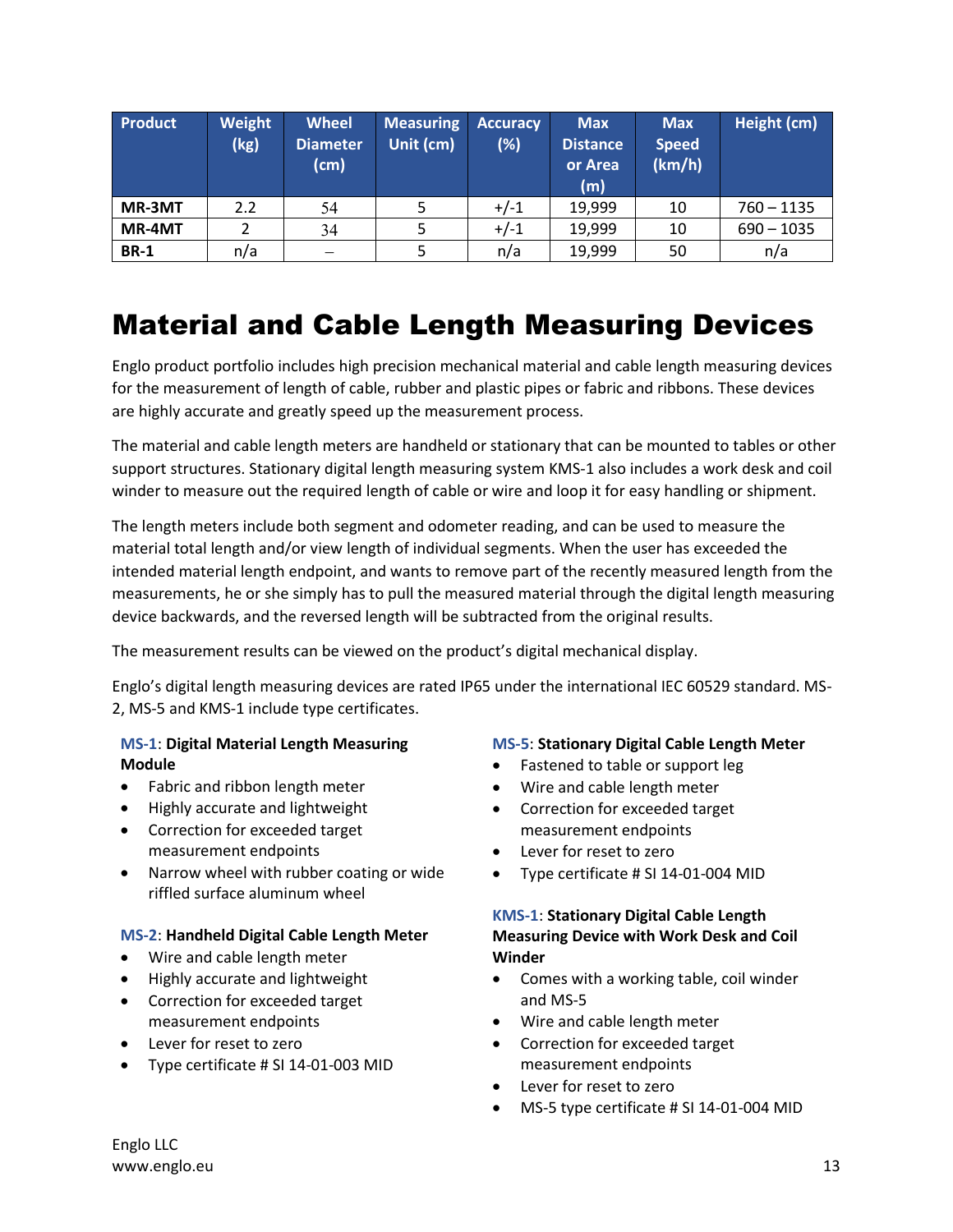| <b>Product</b> | Weight (g) | <b>Measuring unit</b><br>(cm) | <b>Counter</b><br>Accuracy (%) | <b>Max</b><br><b>Distance</b><br>Range (m) | <b>Max Measuring</b><br>Speed (m/min) |
|----------------|------------|-------------------------------|--------------------------------|--------------------------------------------|---------------------------------------|
| $MS-1$         | 153        |                               | $+/-1$                         | 999.99                                     | 60                                    |
| $MS-2$         | 673        |                               | $+/-1$                         | 999.99                                     | 60                                    |
| $MS-5$         | 689        |                               | $+/-1$                         | 999.99                                     | 60                                    |
| KMS-1          | n/a        |                               | $+/-1$                         | 999.99                                     | 60                                    |

# <span id="page-13-0"></span>Water Level Meters

Englo provides portable groundwater level meters to determine the groundwater level in bores and wells.

The water level meters are compact, lightweight and easy to use. The body of the device includes the electronics. The body is fastened to a measuring tape with a connector. A 30m measuring tape is included with the product but any measuring tape or cable can be used. Once the sensor reaches the water level, it sounds a signal to notify the user.

The groundwater level measuring devices are rated IP65 under the international IEC 60529 standard and are splash and dust proof.

#### **SOND-2M**: **Groundwater Level Meter**

- Compact
- Measures any groundwater level depth (for >30m a different measuring tape is needed)
- Audible notification signal

| <b>Product</b> | Weight (g) | Measurement Measurement<br>Unit (cm) | Accuracy (cm) | Dimensions (mm) |
|----------------|------------|--------------------------------------|---------------|-----------------|
| SOND-2M        | 151        |                                      | $+1-1$        | $32 \times 235$ |